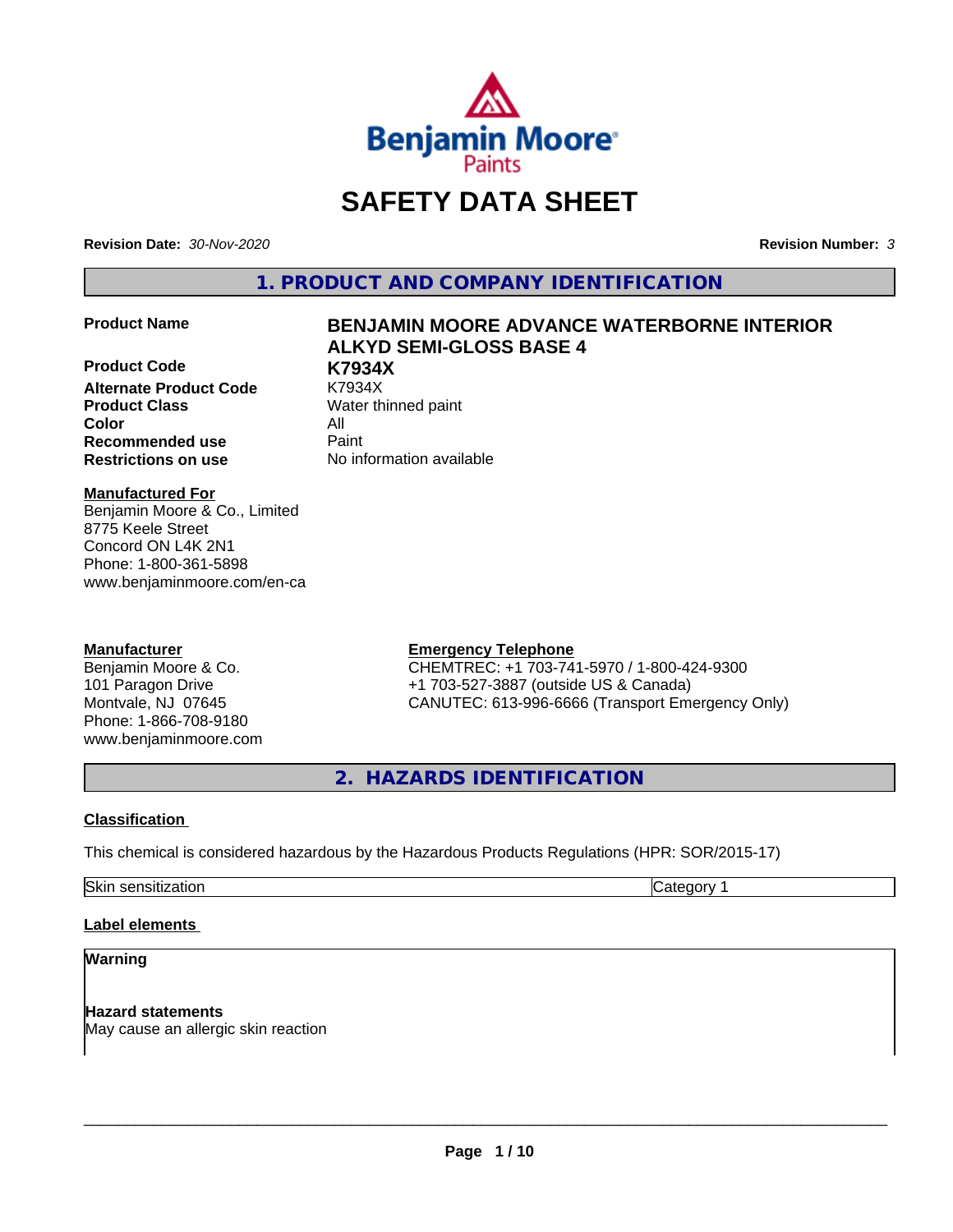

**Appearance** liquid **Contract Contract Contract Contract Contract Contract Contract Contract Contract Contract Contract Contract Contract Contract Contract Contract Contract Contract Contract Contract Contract Contract Con** 

#### **Precautionary Statements - Prevention**

Avoid breathing dust/fume/gas/mist/vapors/spray Contaminated work clothing should not be allowed out of the workplace Wear protective gloves

#### **Skin**

IF ON SKIN: Wash with plenty of soap and water If skin irritation or rash occurs: Get medical advice/attention Wash contaminated clothing before reuse

#### **Precautionary Statements - Disposal**

Dispose of contents/container to an approved waste disposal plant

#### **Other information**

No information available

 **WARNING:** This product contains isothiazolinone compounds at levels of <0.1%. These substances are biocides commonly found in most paints and a variety of personal care products as a preservative. Certain individuals may be sensitive or allergic to these substances, even at low levels.

# **3. COMPOSITION INFORMATION ON COMPONENTS**

| <b>Chemical name</b>           | CAS No.    | Weight-%       | Hazardous Material<br>registry number<br>(HMIRA registry $#$ ) | Date HMIRA filed and<br>Information Review Act date exemption granted<br>(if applicable) |
|--------------------------------|------------|----------------|----------------------------------------------------------------|------------------------------------------------------------------------------------------|
| Kaolin                         | 1332-58-7  | $5 - 10%$      |                                                                |                                                                                          |
| Titanium dioxide               | 13463-67-7 | $0.1 - 0.25\%$ |                                                                |                                                                                          |
| Tetramethyl-5-decyne-4,7-diol, | 126-86-3   | $0.1 - 0.25%$  |                                                                |                                                                                          |
| $2,4,7,9-$                     |            |                |                                                                |                                                                                          |

\*The exact percentage (concentration) of composition has been withheld as a trade secret

# **4. FIRST AID MEASURES**

**General Advice** No hazards which require special first aid measures.

**Eye Contact Exercise 20 All 20 All 20 All 20 All 20 All 20 All 20 All 20 All 20 All 20 All 20 All 20 All 20 All 20 All 20 All 20 All 20 All 20 All 20 All 20 All 20 All 20 All 20 All 20 All 20 All 20 All 20 All 20 All 20** minutes and consult a physician.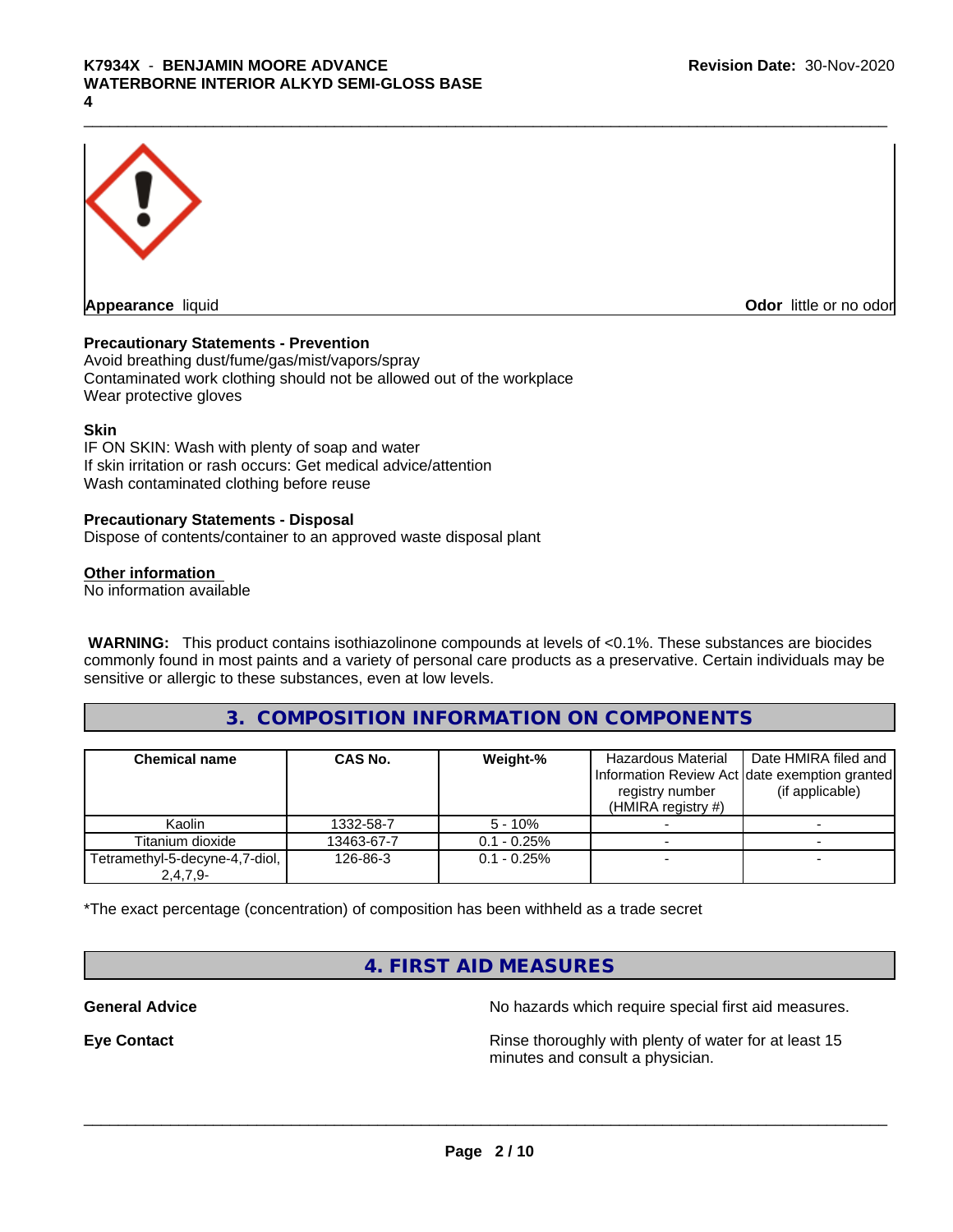| <b>Skin Contact</b>                                                                   | Wash off immediately with soap and plenty of water while<br>removing all contaminated clothes and shoes. If skin<br>irritation persists, call a physician. Wash clothing before<br>reuse. Destroy contaminated articles such as shoes. |  |  |  |
|---------------------------------------------------------------------------------------|----------------------------------------------------------------------------------------------------------------------------------------------------------------------------------------------------------------------------------------|--|--|--|
| <b>Inhalation</b>                                                                     | Move to fresh air. If symptoms persist, call a physician.                                                                                                                                                                              |  |  |  |
| Ingestion                                                                             | Clean mouth with water and afterwards drink plenty of<br>water. Consult a physician if necessary.                                                                                                                                      |  |  |  |
| <b>Most Important Symptoms/Effects</b>                                                | May cause allergic skin reaction.                                                                                                                                                                                                      |  |  |  |
| <b>Notes To Physician</b>                                                             | Treat symptomatically.                                                                                                                                                                                                                 |  |  |  |
|                                                                                       | 5. FIRE-FIGHTING MEASURES                                                                                                                                                                                                              |  |  |  |
| <b>Suitable Extinguishing Media</b>                                                   | Use extinguishing measures that are appropriate to local<br>circumstances and the surrounding environment.                                                                                                                             |  |  |  |
| Protective equipment and precautions for firefighters                                 | As in any fire, wear self-contained breathing apparatus<br>pressure-demand, MSHA/NIOSH (approved or equivalent)<br>and full protective gear.                                                                                           |  |  |  |
| <b>Specific Hazards Arising From The Chemical</b>                                     | Closed containers may rupture if exposed to fire or<br>extreme heat.                                                                                                                                                                   |  |  |  |
| <b>Sensitivity to mechanical impact</b>                                               | No                                                                                                                                                                                                                                     |  |  |  |
| Sensitivity to static discharge                                                       | No                                                                                                                                                                                                                                     |  |  |  |
| <b>Flash Point Data</b><br>Flash point (°F)<br>Flash Point (°C)<br><b>Method</b>      | Not applicable<br>Not applicable<br>Not applicable                                                                                                                                                                                     |  |  |  |
| <b>Flammability Limits In Air</b>                                                     |                                                                                                                                                                                                                                        |  |  |  |
| Lower flammability limit:<br><b>Upper flammability limit:</b>                         | Not applicable<br>Not applicable                                                                                                                                                                                                       |  |  |  |
| Flammability: 0<br>Health: 1<br><u>NFPA</u>                                           | Instability: 0<br><b>Special: Not Applicable</b>                                                                                                                                                                                       |  |  |  |
| <b>NFPA Legend</b><br>0 - Not Hazardous<br>1 - Slightly<br>2 - Moderate<br>$2 -$ High |                                                                                                                                                                                                                                        |  |  |  |

3 - High

4 - Severe

*The ratings assigned are only suggested ratings, the contractor/employer has ultimate responsibilities for NFPA ratings where this system is used.*

*Additional information regarding the NFPA rating system is available from the National Fire Protection Agency (NFPA) at www.nfpa.org.*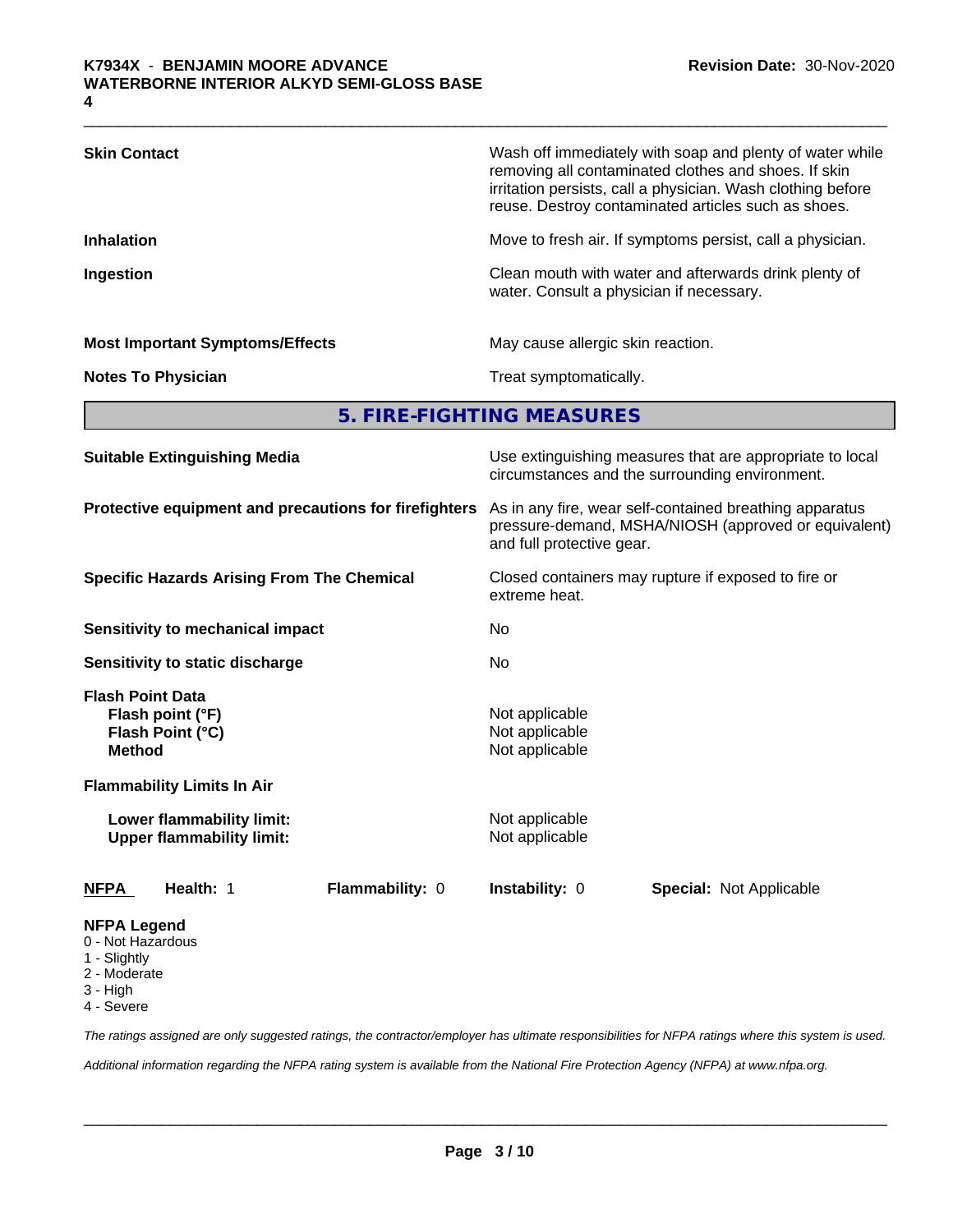# **6. ACCIDENTAL RELEASE MEASURES**

**Personal Precautions Avoid contact with skin, eyes and clothing. Ensure Personal Precautions** adequate ventilation.

**Other Information Determined Information Prevent further leakage or spillage if safe to do so.** 

**Environmental precautions** See Section 12 for additional Ecological Information.

**Methods for Cleaning Up Example 20 Soak** up with inert absorbent material. Sweep up and shovel into suitable containers for disposal.

# **7. HANDLING AND STORAGE**

**Handling Handling Avoid contact with skin, eyes and clothing. Avoid breathing** vapors, spray mists or sanding dust. In case of insufficient ventilation, wear suitable respiratory equipment.

**Storage Keep container tightly closed. Keep out of the reach of Keep** container tightly closed. Keep out of the reach of children.

**Incompatible Materials Incompatible Materials No information available** 

# **8. EXPOSURE CONTROLS/PERSONAL PROTECTION**

#### **Exposure Limits**

| <b>Chemical name</b> | <b>ACGIH TLV</b>                                                                                                                              | <b>Alberta</b>           | <b>British Columbia</b>                       | <b>Ontario</b>           | Quebec                      |
|----------------------|-----------------------------------------------------------------------------------------------------------------------------------------------|--------------------------|-----------------------------------------------|--------------------------|-----------------------------|
| Kaolin               | TWA: $2 \text{ mg/m}^3$<br>particulate matter<br>containing no<br>asbestos and <1%<br>crystalline silica,<br>respirable particulate<br>matter | $2 \text{ mg/m}^3$ - TWA | $2 \text{ mg/m}^3$ - TWA                      | $2 \text{ mg/m}^3$ - TWA | 5 mg/m <sup>3</sup> - TWAEV |
| Titanium dioxide     | TWA: $10 \text{ mg/m}^3$                                                                                                                      | 10 mg/m $3$ - TWA        | 10 mg/m $3$ - TWA<br>$3 \text{ ma/m}^3$ - TWA | 10 mg/m $3$ - TWA        | 10 mg/m $3$ - TWAEV         |

#### **Legend**

ACGIH - American Conference of Governmental Industrial Hygienists Alberta - Alberta Occupational Exposure Limits

British Columbia - British Columbia Occupational Exposure Limits

Ontario - Ontario Occupational Exposure Limits

Quebec - Quebec Occupational Exposure Limits

N/E - Not established

# **Personal Protective Equipment**

**Engineering Measures Ensure** Ensure adequate ventilation, especially in confined areas.

**Eye/Face Protection Safety glasses with side-shields. Skin Protection Protection Protective gloves and impervious clothing. Respiratory Protection In case of insufficient ventilation wear suitable respiratory** equipment.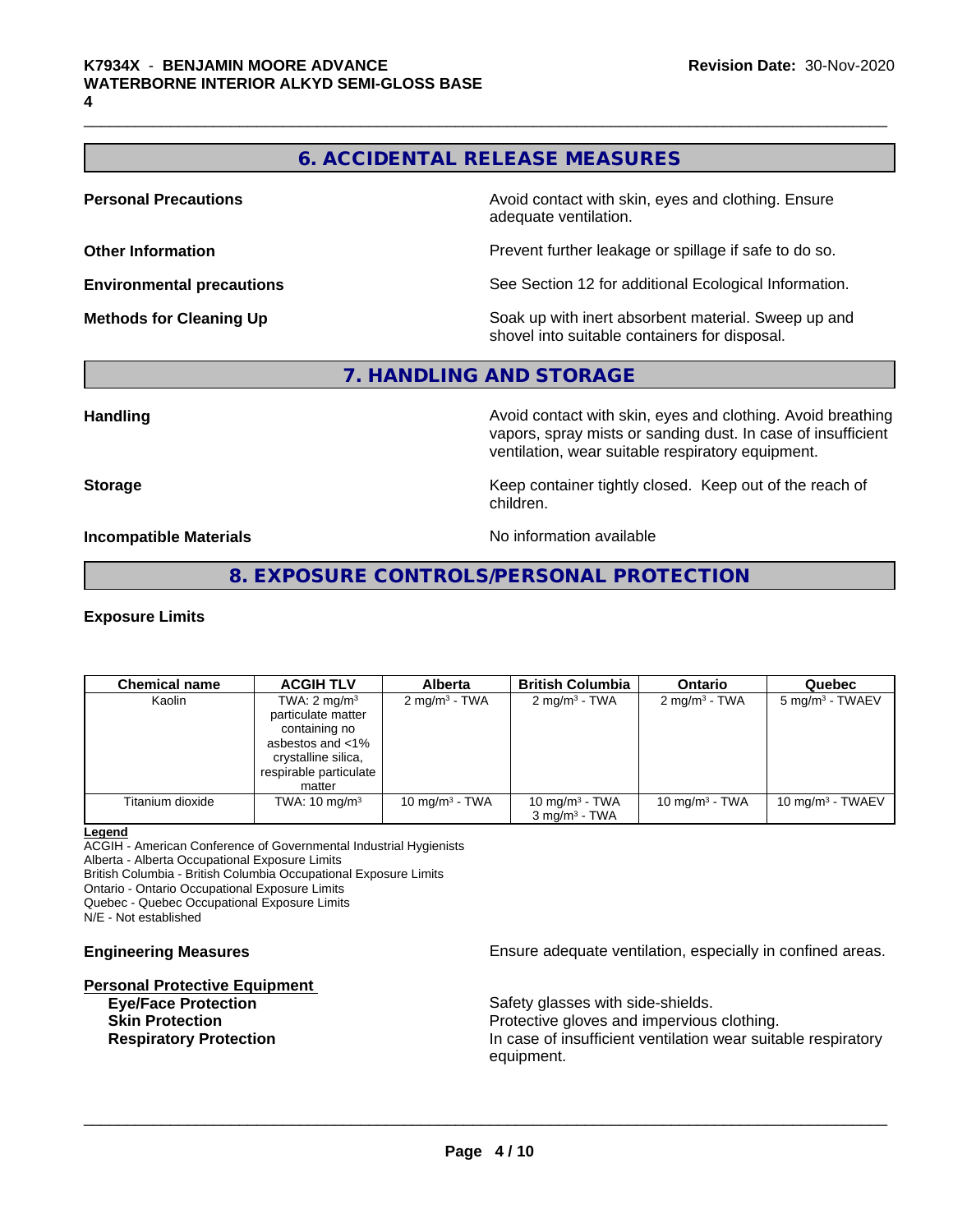**Hygiene Measures Avoid contact with skin, eyes and clothing. Remove and Avoid contact with skin, eyes and clothing. Remove and Avoid contact with skin, eyes and clothing. Remove and** wash contaminated clothing before re-use. Wash thoroughly after handling.

# **9. PHYSICAL AND CHEMICAL PROPERTIES**

**Appearance** liquid **Odor** little or no odor **Odor Threshold No information available Density (lbs/gal)** 9.15 - 9.25 **Specific Gravity** 1.09 - 1.11 **pH**<br>
Viscosity (cps) The Contract of the Contract of the Viscosity (cps) and Viscosity (cps) **Solubility(ies)**<br> **No information available**<br> **Water solubility**<br> **Water solubility Evaporation Rate Evaporation Rate No information available Vapor pressure** No information available No information available **Vapor density**<br> **We Solids**<br>
We Solids
25 - 45 Wt. % Solids **Vol. % Solids** 30 - 40<br> **Wt. % Volatiles** 30 - 40<br>
55 - 65 **Wt. % Volatiles Vol. % Volatiles** 60 - 70 **VOC Regulatory Limit (g/L)**  $\leq 50$ <br> **Roiling Point (°F)** 212 **Boiling Point (°F) Boiling Point (°C)** 100 **Freezing point (°F)** 32 **Freezing Point (°C) Flash point (°F)** Not applicable **Flash Point (°C)** Not applicable **Method** Not applicable **Flammability (solid, gas)** Not applicable **Upper flammability limit:**<br> **Lower flammability limit:** Not applicable Not applicable **Lower flammability limit: Autoignition Temperature (°F)**<br> **Autoignition Temperature (°C)** No information available **Autoignition Temperature (°C)**<br> **Decomposition Temperature (°F)** No information available **Decomposition Temperature (°F) Decomposition Temperature (°C)** No information available **Partition coefficient Community Contract Contract Contract Contract Contract Contract Contract Contract Contract Contract Contract Contract Contract Contract Contract Contract Contract Contract Contract Contract Contr** 

**Viscosity (cps)** No information available **No information available** 

### **10. STABILITY AND REACTIVITY**

| <b>Reactivity</b>                       | Not Applicable                           |
|-----------------------------------------|------------------------------------------|
| <b>Chemical Stability</b>               | Stable under normal conditions.          |
| <b>Conditions to avoid</b>              | Prevent from freezing.                   |
| <b>Incompatible Materials</b>           | No materials to be especially mentioned. |
| <b>Hazardous Decomposition Products</b> | None under normal use.                   |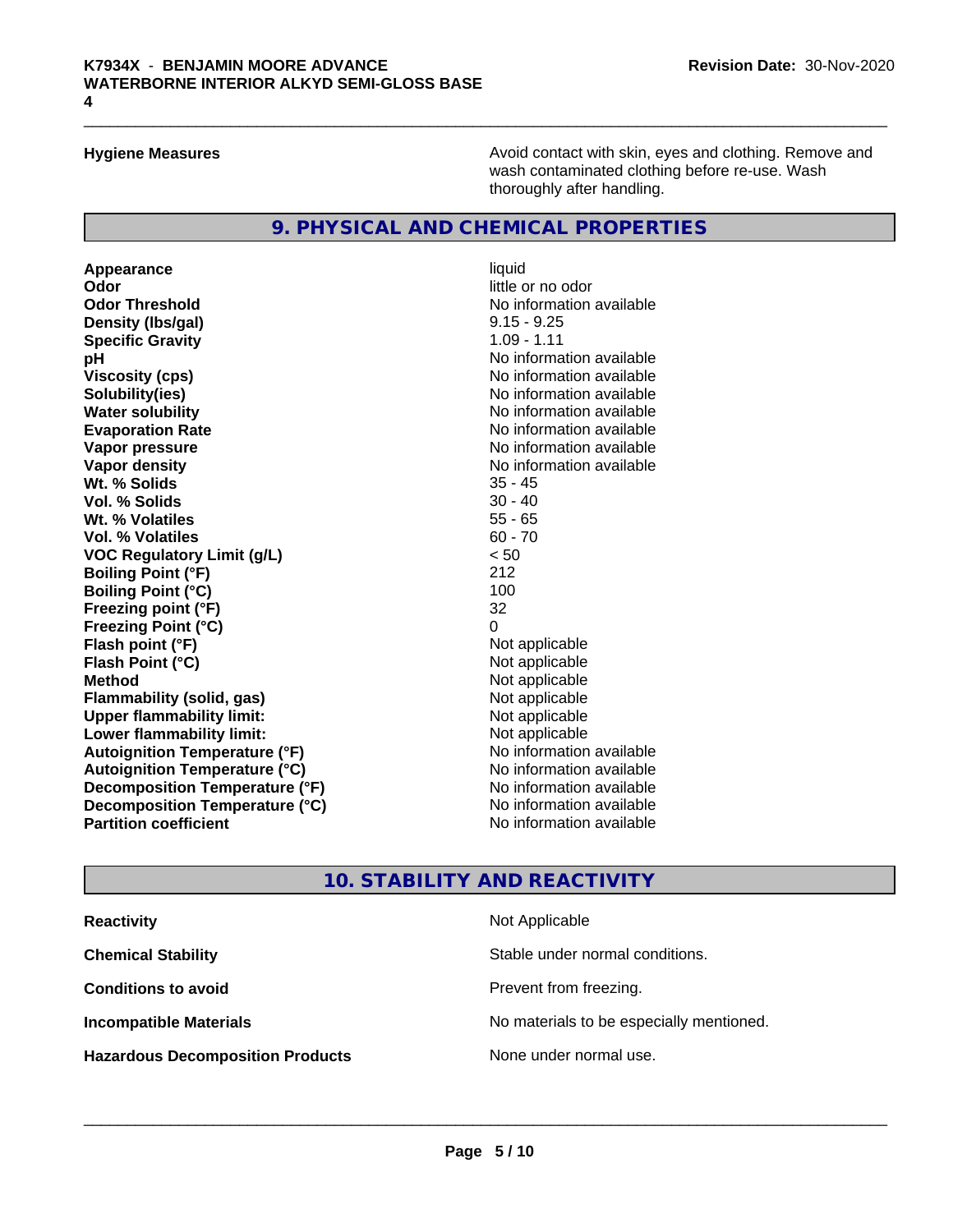**Possibility of hazardous reactions** None under normal conditions of use.

# **11. TOXICOLOGICAL INFORMATION**

#### **Product Information Information on likely routes of exposure**

**Acute Toxicity** 

**Principal Routes of Exposure Exposure** Eye contact, skin contact and inhalation.

**Product Information Intervalled and Contract Contract Contract Contract Product Information** 

#### **<u>Symptoms related to the physical, chemical and toxicological characteristics</u>**

**Symptoms** No information available

#### **Delayed and immediate effects as well as chronic effects from short and long-term exposure**

| May cause slight irritation                              |  |  |  |  |
|----------------------------------------------------------|--|--|--|--|
| Prolonged skin contact may cause skin irritation and/or  |  |  |  |  |
| dermatitis. May cause sensitization by skin contact.     |  |  |  |  |
| May cause irritation of respiratory tract.               |  |  |  |  |
| Ingestion may cause gastrointestinal irritation, nausea, |  |  |  |  |
| vomiting and diarrhea.                                   |  |  |  |  |
| May cause an allergic skin reaction.                     |  |  |  |  |
| No information available.                                |  |  |  |  |
| No information available.                                |  |  |  |  |
| No information available.                                |  |  |  |  |
| No information available.                                |  |  |  |  |
| No information available.                                |  |  |  |  |
| No information available.                                |  |  |  |  |
| No information available.                                |  |  |  |  |
| No information available.                                |  |  |  |  |
| No information available.                                |  |  |  |  |
|                                                          |  |  |  |  |

**Numerical measures of toxicity**

**The following values are calculated based on chapter 3.1 of the GHS document**

#### **Component Information**

| Chemical name                                            | Oral LD50             | Dermal LD50             | Inhalation LC50       |
|----------------------------------------------------------|-----------------------|-------------------------|-----------------------|
| Kaolin<br>1332-58-7                                      | $>$ 5000 mg/kg (Rat)  | $>$ 5000 mg/kg (Rat)    |                       |
| Titanium dioxide<br>13463-67-7                           | $> 10000$ mg/kg (Rat) |                         |                       |
| Tetramethyl-5-decyne-4,7-diol,<br>$2,4,7,9-$<br>126-86-3 | $>$ 500 mg/kg (Rat)   | $> 1000$ mg/kg (Rabbit) | $>$ 20 mg/L (Rat) 1 h |

# **Chronic Toxicity**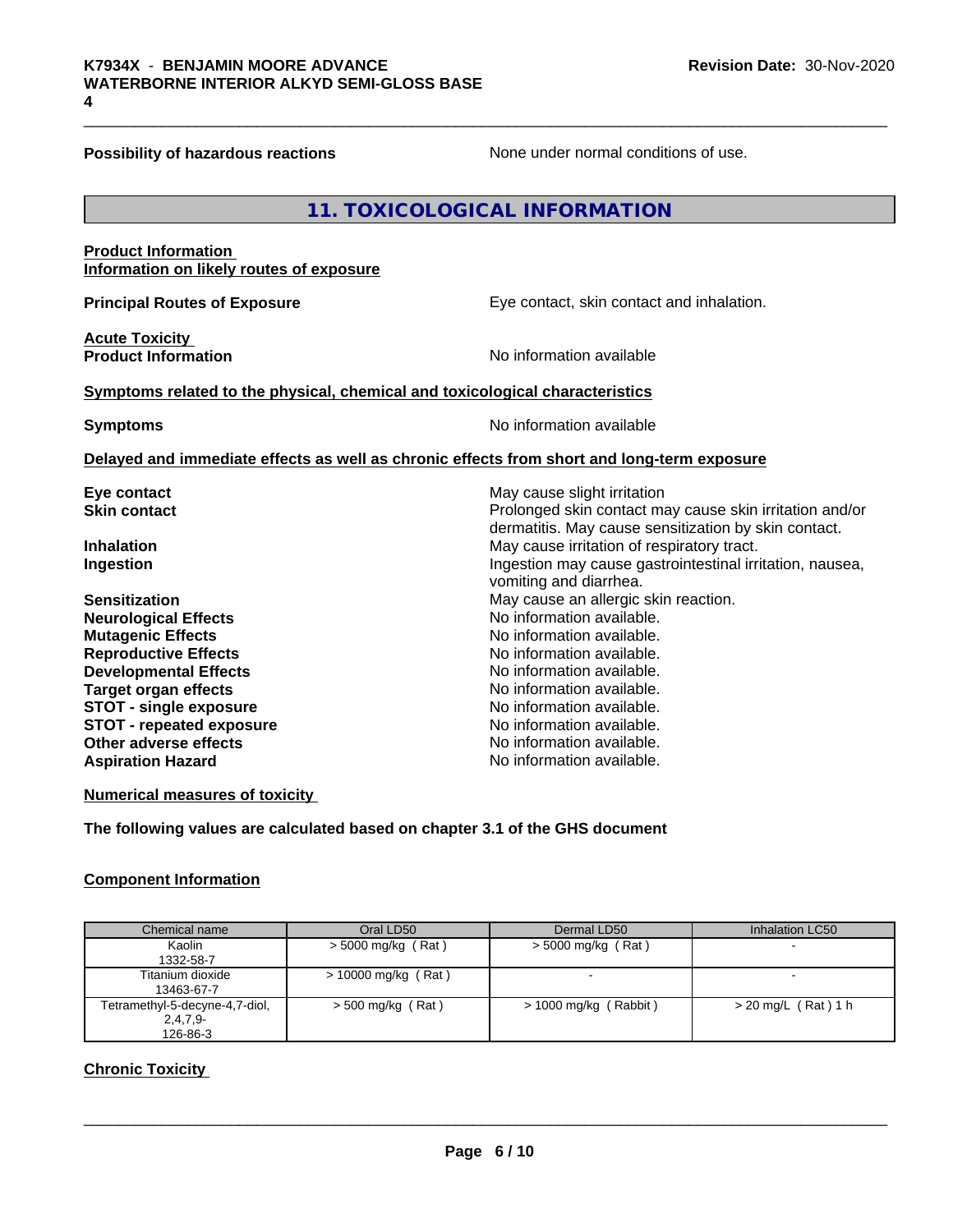#### **Carcinogenicity**

*The information below indicateswhether each agency has listed any ingredient as a carcinogen:.*

| <b>Chemical name</b> | <b>IARC</b>                        | <b>NTP</b> |
|----------------------|------------------------------------|------------|
|                      | 2B<br>Possible Human<br>Carcinogen |            |
| 'Titanium<br>dioxide |                                    |            |

• Although IARC has classified titanium dioxide as possibly carcinogenic to humans (2B), their summary concludes: "No significant exposure to titanium dioxide is thought to occur during the use of products in which titanium dioxide is bound to other materials, such as paint."

#### **Legend**

IARC - International Agency for Research on Cancer NTP - National Toxicity Program OSHA - Occupational Safety & Health Administration

**12. ECOLOGICAL INFORMATION**

### **Ecotoxicity Effects**

The environmental impact of this product has not been fully investigated.

### **Product Information**

# **Acute Toxicity to Fish**

No information available

#### **Acute Toxicity to Aquatic Invertebrates**

No information available

#### **Acute Toxicity to Aquatic Plants**

No information available

#### **Persistence / Degradability**

No information available.

#### **Bioaccumulation**

No information available.

#### **Mobility in Environmental Media**

No information available.

#### **Ozone**

No information available

#### **Component Information**

#### **Acute Toxicity to Fish**

Titanium dioxide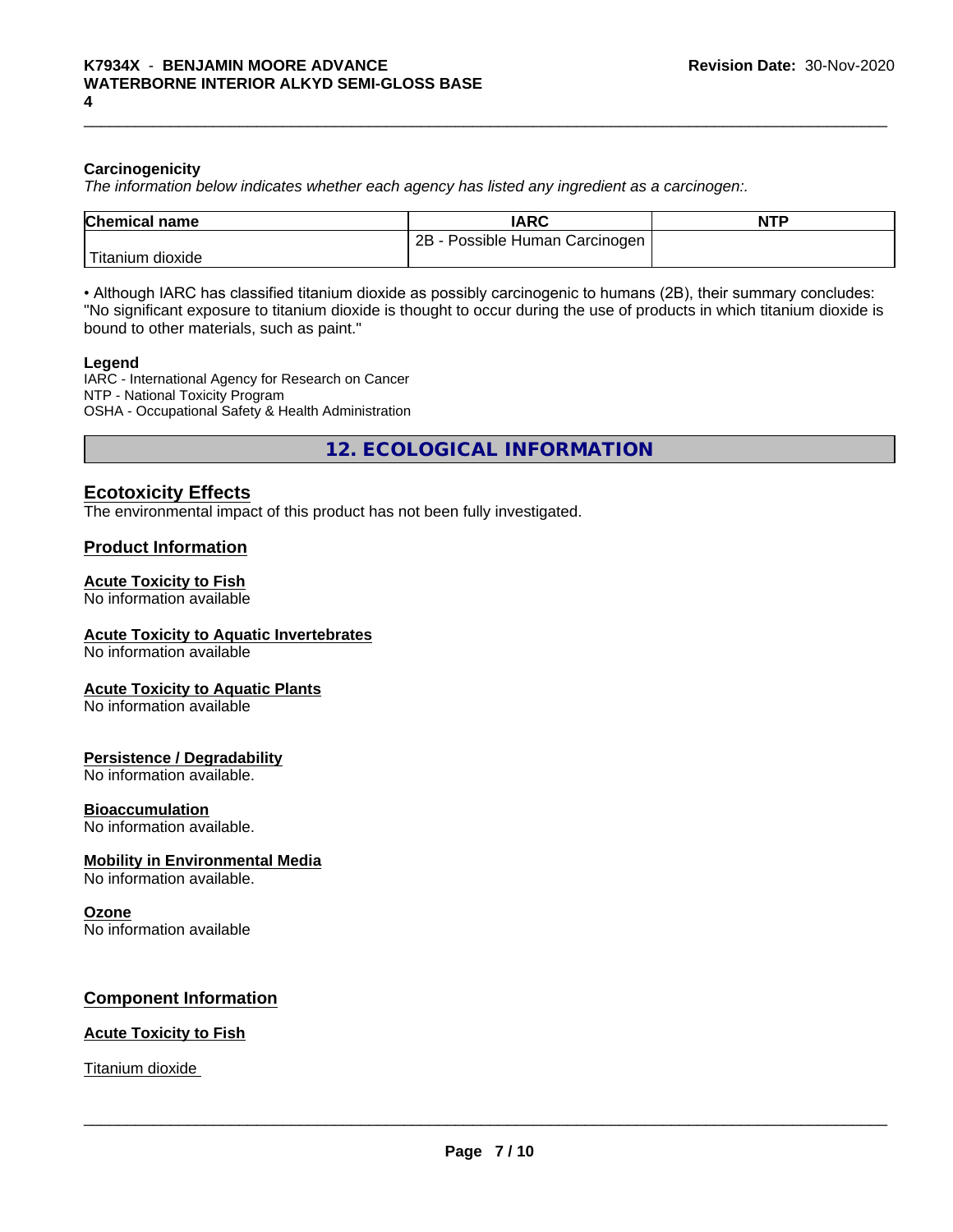$LC50:$  > 1000 mg/L (Fathead Minnow - 96 hr.) Tetramethyl-5-decyne-4,7-diol, 2,4,7,9- LC50: 42 mg/L (Carp (Cyprinus carpio) - 24 hr.)

## **Acute Toxicity to Aquatic Invertebrates**

Tetramethyl-5-decyne-4,7-diol, 2,4,7,9- LC50: 91 mg/L (Daphnia magna - 48 hr.)

#### **Acute Toxicity to Aquatic Plants**

Tetramethyl-5-decyne-4,7-diol, 2,4,7,9- EC50: 82 mg/L (Algae (Selenastrum capricornutum) - 72 hrs.)

# **13. DISPOSAL CONSIDERATIONS**

**Waste Disposal Method Dispose of in accordance with federal, state, provincial,** and local regulations. Local requirements may vary, consult your sanitation department or state-designated environmental protection agency for more disposal options.

**14. TRANSPORT INFORMATION**

**TDG** Not regulated **ICAO / IATA** Not regulated **IMDG / IMO** Not regulated

**15. REGULATORY INFORMATION**

# **International Inventories**

**TSCA: United States** Yes - All components are listed or exempt. **DSL: Canada** No - Not all of the components are listed.

# **National Pollutant Release Inventory (NPRI)**

#### **NPRI Parts 1- 4**

This product contains the following Parts 1-4 NPRI chemicals:

*None*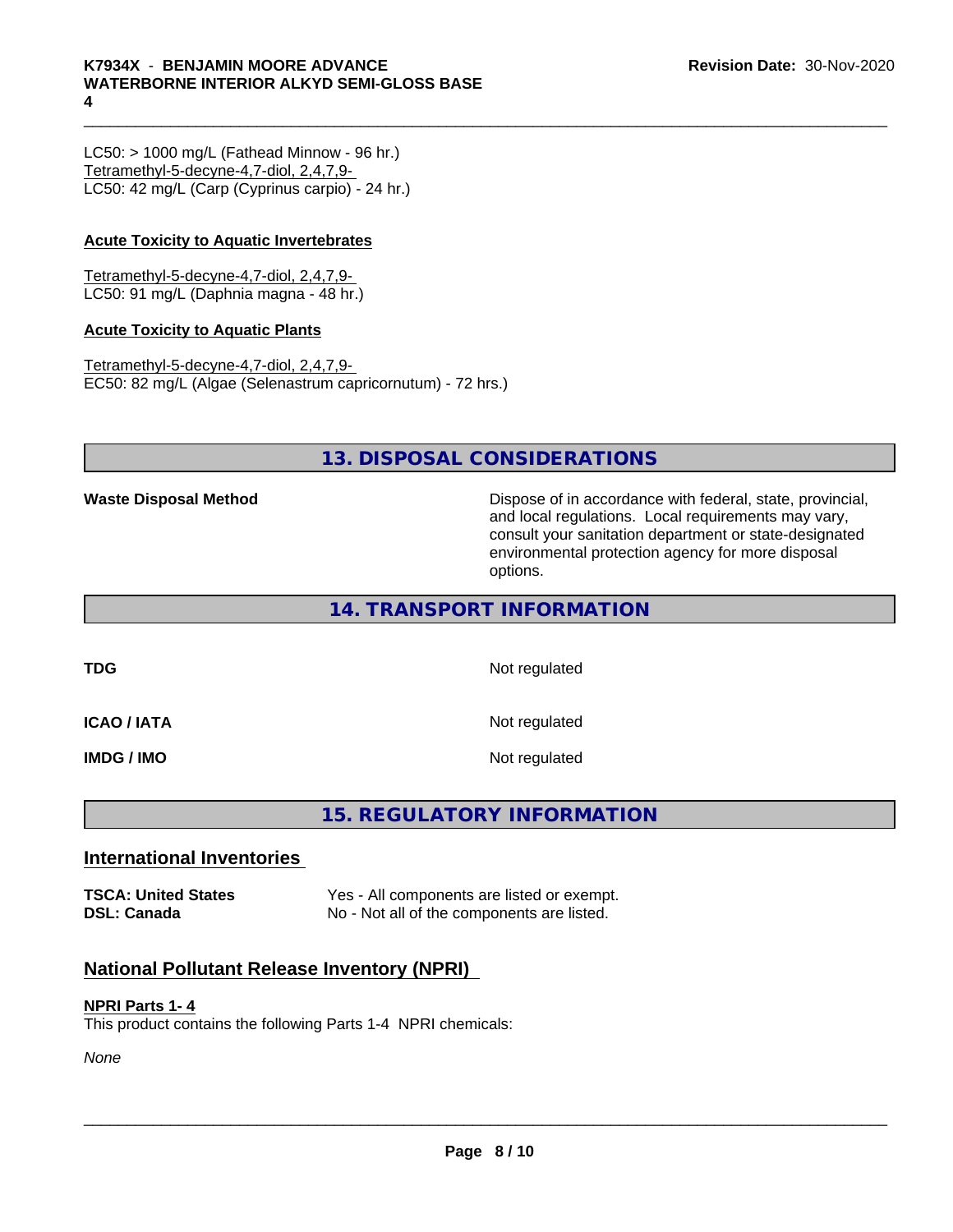#### **NPRI Part 5**

This product contains the following NPRI Part 5 Chemicals:

*None*

#### **WHMIS Regulatory Status**

This product has been classified in accordance with the hazard criteria of the Hazardous Products Regulations (HPR) and the SDS contains all the information required by the HPR.

| <b>16. OTHER INFORMATION</b> |                                                    |                                                                                                                               |                      |                                                                                                                                                 |  |
|------------------------------|----------------------------------------------------|-------------------------------------------------------------------------------------------------------------------------------|----------------------|-------------------------------------------------------------------------------------------------------------------------------------------------|--|
| HMIS -                       | Health: 1                                          | <b>Flammability: 0</b>                                                                                                        | <b>Reactivity: 0</b> | $PPE: -$                                                                                                                                        |  |
| <b>HMIS Legend</b>           |                                                    |                                                                                                                               |                      |                                                                                                                                                 |  |
| 0 - Minimal Hazard           |                                                    |                                                                                                                               |                      |                                                                                                                                                 |  |
| 1 - Slight Hazard            |                                                    |                                                                                                                               |                      |                                                                                                                                                 |  |
| 2 - Moderate Hazard          |                                                    |                                                                                                                               |                      |                                                                                                                                                 |  |
| 3 - Serious Hazard           |                                                    |                                                                                                                               |                      |                                                                                                                                                 |  |
| 4 - Severe Hazard            |                                                    |                                                                                                                               |                      |                                                                                                                                                 |  |
| * - Chronic Hazard           |                                                    |                                                                                                                               |                      |                                                                                                                                                 |  |
|                              |                                                    | X - Consult your supervisor or S.O.P. for "Special" handling instructions.                                                    |                      |                                                                                                                                                 |  |
|                              |                                                    |                                                                                                                               |                      | Note: The PPE rating has intentionally been left blank. Choose appropriate PPE that will protect employees from the hazards the material will   |  |
|                              | present under the actual normal conditions of use. |                                                                                                                               |                      |                                                                                                                                                 |  |
|                              |                                                    |                                                                                                                               |                      | Caution: HMIS® ratings are based on a 0-4 rating scale, with 0 representing minimal hazards or risks, and 4 representing significant hazards or |  |
|                              |                                                    |                                                                                                                               |                      | risks. Although HMIS® ratings are not required on MSDSs under 29 CFR 1910.1200, the preparer, has chosen to provide them. HMIS® ratings are     |  |
|                              |                                                    |                                                                                                                               |                      | to be used only in conjunction with a fully implemented HMIS® program by workers who have received appropriate HMIS® training. HMIS® is a       |  |
|                              |                                                    | registered trade and service mark of the NPCA. HMIS® materials may be purchased exclusively from J. J. Keller (800) 327-6868. |                      |                                                                                                                                                 |  |

 **WARNING!** If you scrape, sand, or remove old paint, you may release lead dust. LEAD IS TOXIC. EXPOSURE TO LEAD DUST CAN CAUSE SERIOUS ILLNESS, SUCH AS BRAIN DAMAGE, ESPECIALLY IN CHILDREN. PREGNANT WOMEN SHOULD ALSO AVOID EXPOSURE. Wear a NIOSH approved respirator to control lead exposure. Clean up carefully with a HEPA vacuum and a wet mop. Before you start, find out how to protect yourself and your family by logging onto Health Canada at

http://www.hc-sc.gc.ca/ewh-semt/contaminants/lead-plomb/asked\_questions-questions\_posees-eng.php.

| <b>Prepared By</b>                                  | <b>Product Stewardship Department</b><br>Benjamin Moore & Co.<br>101 Paragon Drive<br>Montvale, NJ 07645<br>800-225-5554 |  |
|-----------------------------------------------------|--------------------------------------------------------------------------------------------------------------------------|--|
| <b>Revision Date:</b><br><b>Reason for revision</b> | 30-Nov-2020<br>Not available                                                                                             |  |

#### **Disclaimer**

The information contained herein is presented in good faith and believed to be accurate as of the effective date shown above. This information is furnished without warranty of any kind. Emplovers should use this information only as a **supplement to other information gathered by them and must make independent determination of suitability and**